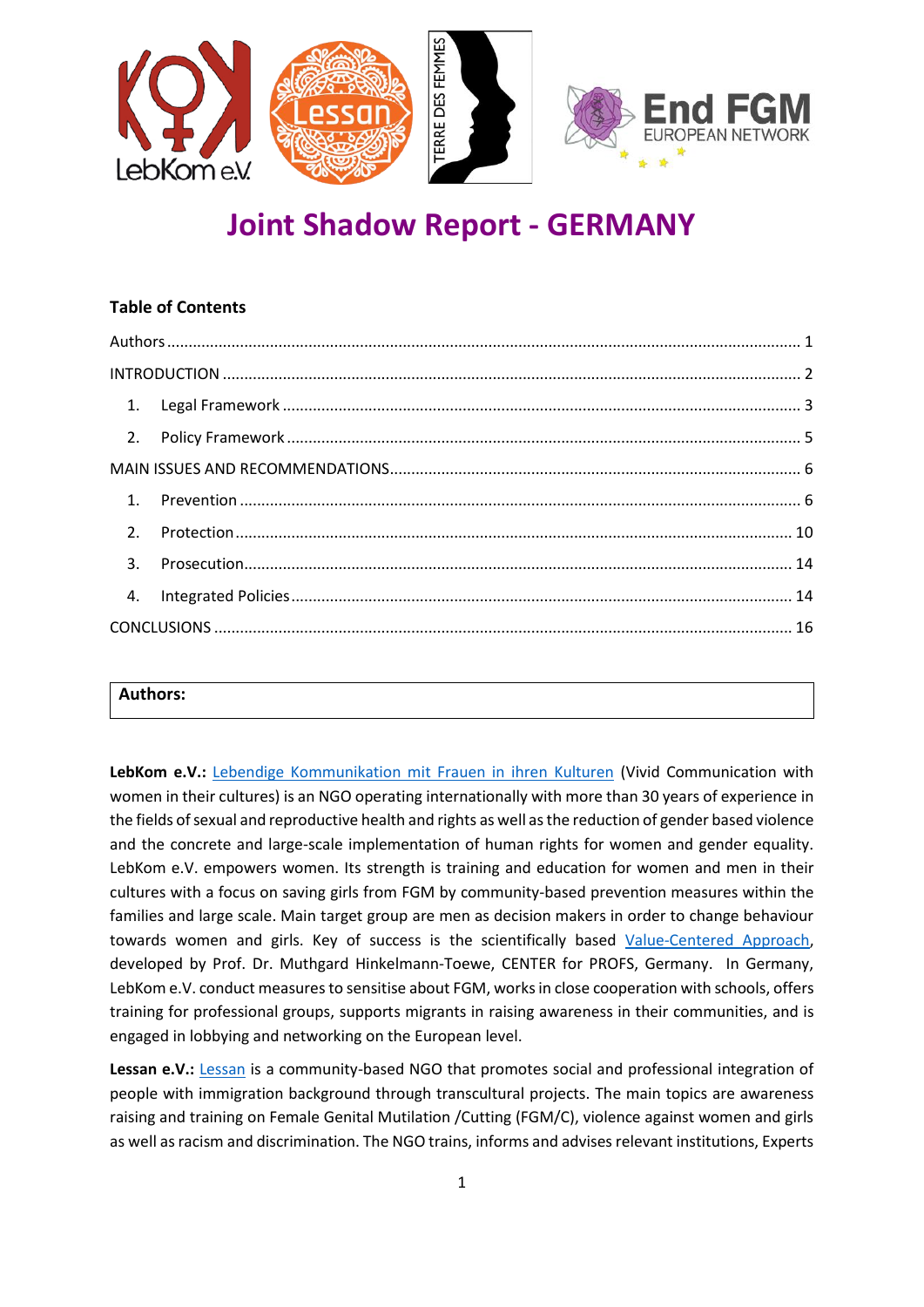

working on FGM/C, organisers of affected communities, survivors of FGM/C (immigrants and refugees), pastors, imams and multipliers. Lessan raises awareness in different communities and accompanies pedagogical behavioural changes through individual counselling and offers space for exchange and assists women in overcoming the mental consequences of FGM/C.

**TERRE DES FEMMES (TDF):** [TDF](https://www.frauenrechte.de/index.php) is Germany's largest women'srights organisation with more than 2000 members. In the past 35 years, TDF has worked tirelessly against FGM, because it is a human rights violation and affects the health of women and children. In that regard, TDF has worked hard over the last decades/years to: a) create awareness about FGM; b) calculate and publish the statistics of affected girls and women and those at risk in Germany; c) indulge in numerous petitions to raise awareness about countries that still accept the continuation of FGM (e.g. Egypt and Indonesia), with the intention of increasing political pressure on their representatives. The work of TDF is based on close cooperation with affected communities.

**End FGM European Network (End FGM EU):** [End FGM](http://www.endfgm.eu/) EU is a European umbrella network of 30 organisations working in 14 European countriesto ensure a sustainable European action to end female genital mutilation in Europe and beyond. Its vision is "a world free of all forms of female genital mutilation (FGM) where women and girls are empowered and can fully enjoy their human rights". Its mission is to be the driving force of the European movement to end all forms of FGM, joining the forces of communities and civil society organisations, and building synergies and cooperation with all relevant actors in Europe and globally.

#### <span id="page-1-0"></span>**INTRODUCTION**

The present joint shadow report is produced by LebKom e.V., Lessan e.V. and TERRE DES FEMMES in coordination with the End FGM European Network, in order to highlight the current situation and propose concrete recommendations on the issue of prevention, protection, prosecution and integrated policies concerning female genital mutilation in Germany. Despite this report focusing only on this harmful practice, its aim is not to single it out in isolation, but to place emphasis on it, while still seeing it as one form of gender-based violence against women and girls, which is deeply rooted in gender inequality and patriarchal structures, and in a holistic and comprehensive manner.

This report represents the German chapter of a wider coordinated effort by End FGM EU to engage all its members who are under GREVIO revision to present an **FGM-focused report** in order to bring to the experts' attention the topic, which is too often neglected by State authorities. This project somehow stems from the Guide on the Istanbul Convention as a tool [to end female genital mutilation](http://www.endfgm.eu/editor/files/2016/01/IstanbulConventionFGMguide_FINAL_ENGLISH.pdf) which was produced in coordination between the Amnesty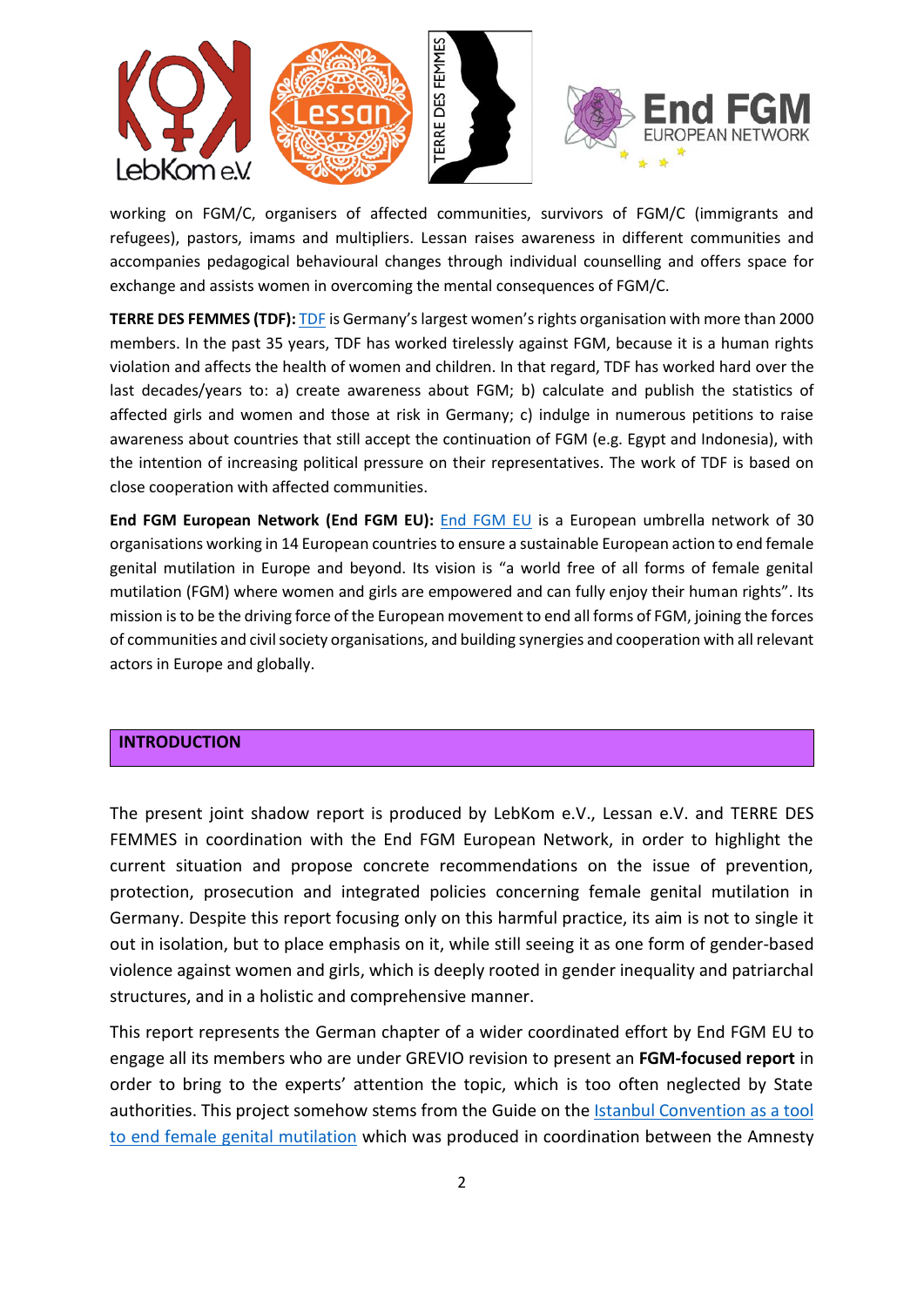

International End FGM European Campaign (the predecessor of End FGM EU) and the Council of Europe. It puts in practice the Guide's holistic approach by considering its full application to FGM as a form of violence against women and girls which needs to be addressed through prevention, protection, prosecution and integrated policies. It does not only analyse the application of the specific FGM Article 38 of the Istanbul Convention, but addresses the full range of articles in the Convention and how they are applied to tackle FGM. In recognition of the fact that FGM stems from deeply rooted gender inequality, it is essential to actively involve men as decision-makers worldwide at all levels, as is also emphasised in Article 12.4.

## <span id="page-2-0"></span>**1. Legal Framework<sup>1</sup>**

# Criminal law

As of 2013, the mutilation of female sexual organs was specifically declared a criminal offence under Article 226a of the German Penal Code (StGB) and punishable for up to 15 years as a form of bodily harm. Cases of death due to FGM are punishable according to § 227 StGB, as a form of bodily harm resulting in death or "Körperverletzung mit Todesfolge". Pursuant to Article 26, "Incitement", parents can be held responsible as instigators of FGM. According to Article 171, "Violation of the Duties of Care or Education", parents can be held responsible for the non-implementation and/or non-performance of the duties of a parent/legal guardian. Other persons involved in facilitating FGM may be viewed as co-perpetrators, subject to criminal prosecution under Article 25, paragraph 2 of the German Penal Code (StGB), "Perpetration". Consent to genital mutilation by girls, women or parents are excluded, according to Article 228, "Consent".

Since 2015, the principle of extraterritoriality has also been applicable in Germany, if the survivor is a permanent resident of Germany or the perpetrator is a German citizen (according to § 5 Abs. 9a, b StGB). Medical professionals also accused of FGM, can be charged under Article 226a of StGB, with an occupational ban (§ 70 StGB).

# Child Protection Law

Article 1631 of the German Civil Code (BGB), "Contents and Limits of Care and Custody", stipulates that children have the right to a life free of violence, corporal punishment, psychological harm and other degrading measures, including FGM. The legal framework protecting the welfare of a child in the case of an impending or actual offence is provided by

<sup>&</sup>lt;sup>1</sup> For a more detailed information visi[t https://uefgm.org/index.php/legislative-framework-de/](https://uefgm.org/index.php/legislative-framework-de/)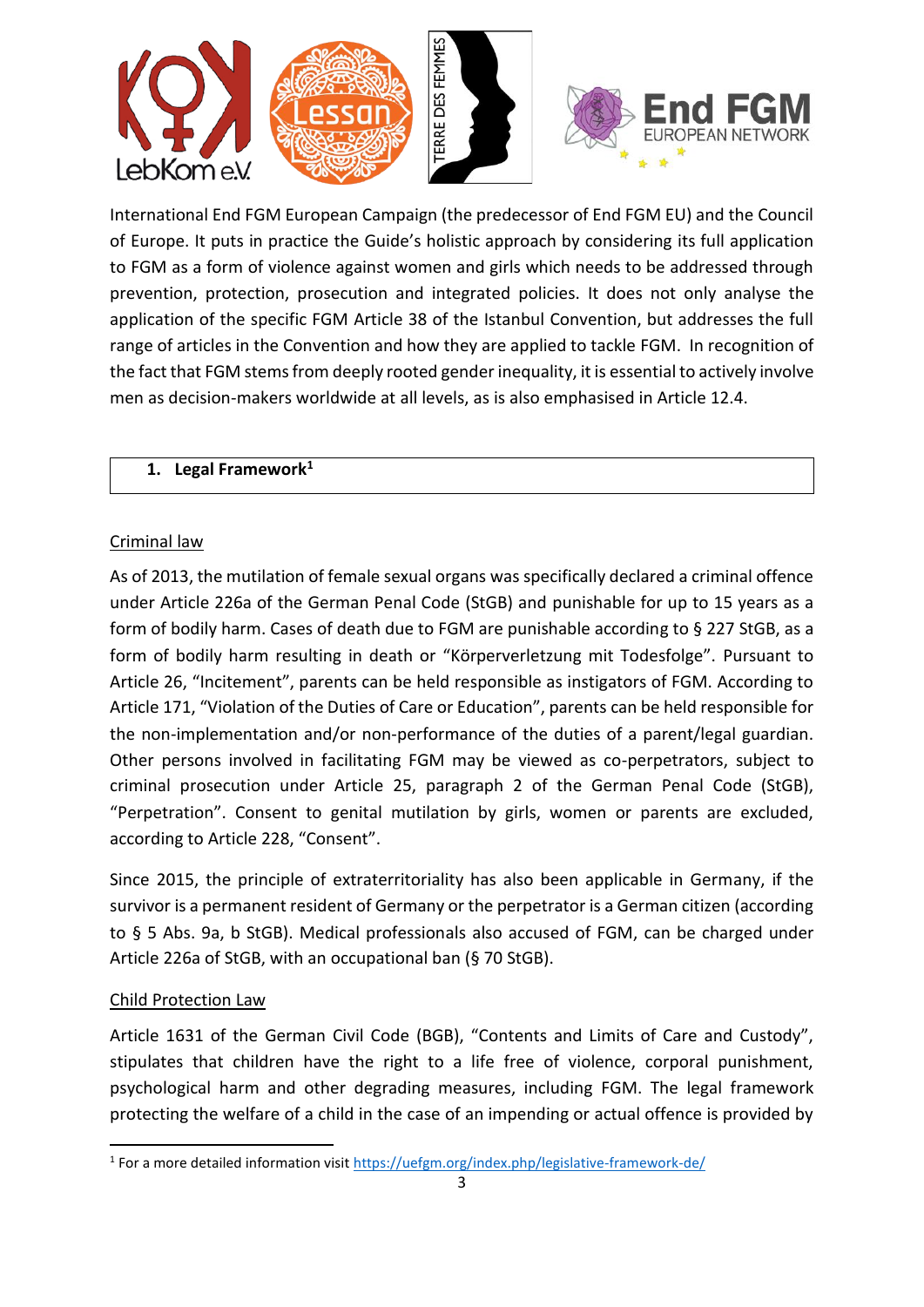

Article 8a of the Social Code, "Protection Order in the Case of Endangerment of the Child's Welfare", and Article 1666 of the Civil Code, "Court Measures in the Case of Endangerment of the Child's Welfare", while Article 1666a, "Principle of Proportionality; Priority of Public Help", outlines recommended courses of action. In addition, Article 8 of the Social Code, specifies that children and young people are entitled to counselling without the knowledge and/or consent of a parent or guardian.

#### Asylum Law

German asylum law can be applied for gender-specific reasons. Under Article 60 of the 2005 Immigration Act, "Prohibition of Deportation", individuals are protected from nongovernmental persecution. In addition, the Residence Act (AufenthG) states that an individual may not be deported to a country where his or her life or freedom is threatened because of his or her affiliation to a certain social group. In this case, women and girls threatened with gender-based violence are a "defined social group", such that the threat of FGM constitutes gender-based grounds for the granting of asylum. Women or girls already affected by FGM may also be entitled to asylum — for example where there is the threat of a more severe form of FGM in the case of marriage (e.g. infibulation) or birth (e.g. re-infibulation) (UNHCR, 2009).

## Professional secrecy law

Under German law, all persons living in Germany are obliged to report any knowledge of a serious crime, as specified in Article 138, "Failure to Report Planned Criminal Offences". The obligation to secrecy for medical professionals is governed by Article 203 of the German Penal Code (StGB). However, as FGM is considered a violation of human rights, disclosure to protect "a more significant legal interest" applies where a girl/woman is at risk. This is ruled in § 4/Abs 3 "Act on cooperation and Information in Child protection.

Professionals with a protection mandate, such as teachers, staff of girls' shelters, children/youth emergency services, social services, police and the public prosecutor's office must take action if they have a strong suspicion that a girl is at risk from FGM (Article 8, German Social Code; Articles 8a and 8b and Article 4, "Act on Cooperation and Information in Child Protection"). Where there is suspicion of FGM, such professionals have the right to request youth welfare services to assess a child's welfare, for the purposes of which they are authorised to make available relevant information in an anonymised form.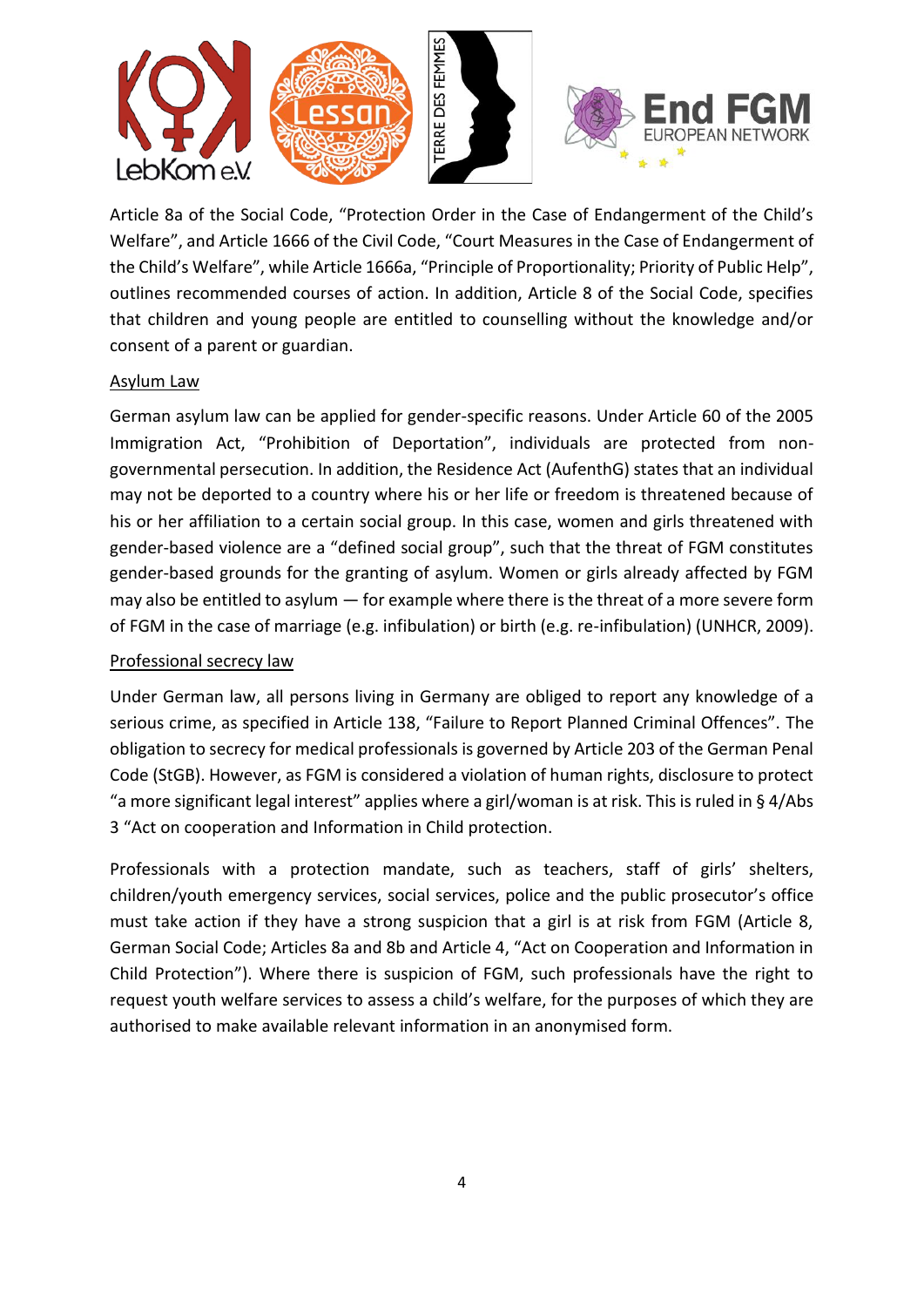

<span id="page-4-0"></span>**2. Policy Framework<sup>2</sup>**

In terms of inter-institutional coordination mechanisms on policy actions around FGM, they exist at both federal and state level.

In 2009, a Federal Government/Länder (States) Working Group (Bund-Länder-NRO AG) was initially set up, but has been dissolved after only two meetings. In 2014, national responsibility over FGM has been given to the Federal Ministry for Family Affairs, Senior Citizens, Women and Youth (BMFSFJ) which, through its Department for Children and Young People, has since taken the lead and reinitiated the Bund-Länder-NRO AG. Such inter-institutional mechanism is made up of members of the Federal Ministries of Health, the Interior, Foreign Affairs, Justice and Consumer Protection, and Economic Cooperation and Development, as well as the Federal Commissioner for Migration, Refugees and Integration, the Länder (States) of the Federal Republic of Germany, the German Medical Association and the INTEGRA network.<sup>3</sup> The working group shares strategies, exchanges best practice and information about developments in the field, in line with European Commission goals to end FGM (EU Commission, 2013).

Within this mandate, in 2017, the Ministry for Family Affairs, Senior Citizens, Women and Youth commissioned INTEGRA to carry out a study<sup>4</sup> on FGM in Germany (see Article 11), which contained a set of recommendations for policy action. Unfortunately, the German Government has not yet made **adequate financial resources available to fully implement these recommendations**, which we urge the government to do as soon as possible.

Moreover, the last meeting of the working group took place in 2018, with no new meeting scheduled since. We urge the Federal Ministry for Family Affairs, Senior Citizens, Women and Youth to **reconvene the Bund-Länder-NRO AG as soon as possible,** as it is an important mechanism for carrying out work at federal level on FGM.

The state governments of North Rhine-Westphalia, Hamburg, Berlin-Brandenburg and the Capital of the Land of Bavaria, Munich have introduced roundtables on FGM, bringing together a delegation of NGOs and government representatives to discuss a range of topics, such as psychological care in refugee accommodation. The aim of the roundtables is to improve

<sup>&</sup>lt;sup>2</sup> For more detailed information, visit<https://uefgm.org/index.php/policy-framework-de/>

<sup>&</sup>lt;sup>3</sup> Launched in 2000, the German Network for the Elimination of FGM (INTEGRA) consists of over 33 German organisations and exists to eliminate FGM in Germany and globally.

<sup>4</sup> Available her[e https://www.netzwerk-integra.de/startseite/studie-fgm/](https://www.netzwerk-integra.de/startseite/studie-fgm/)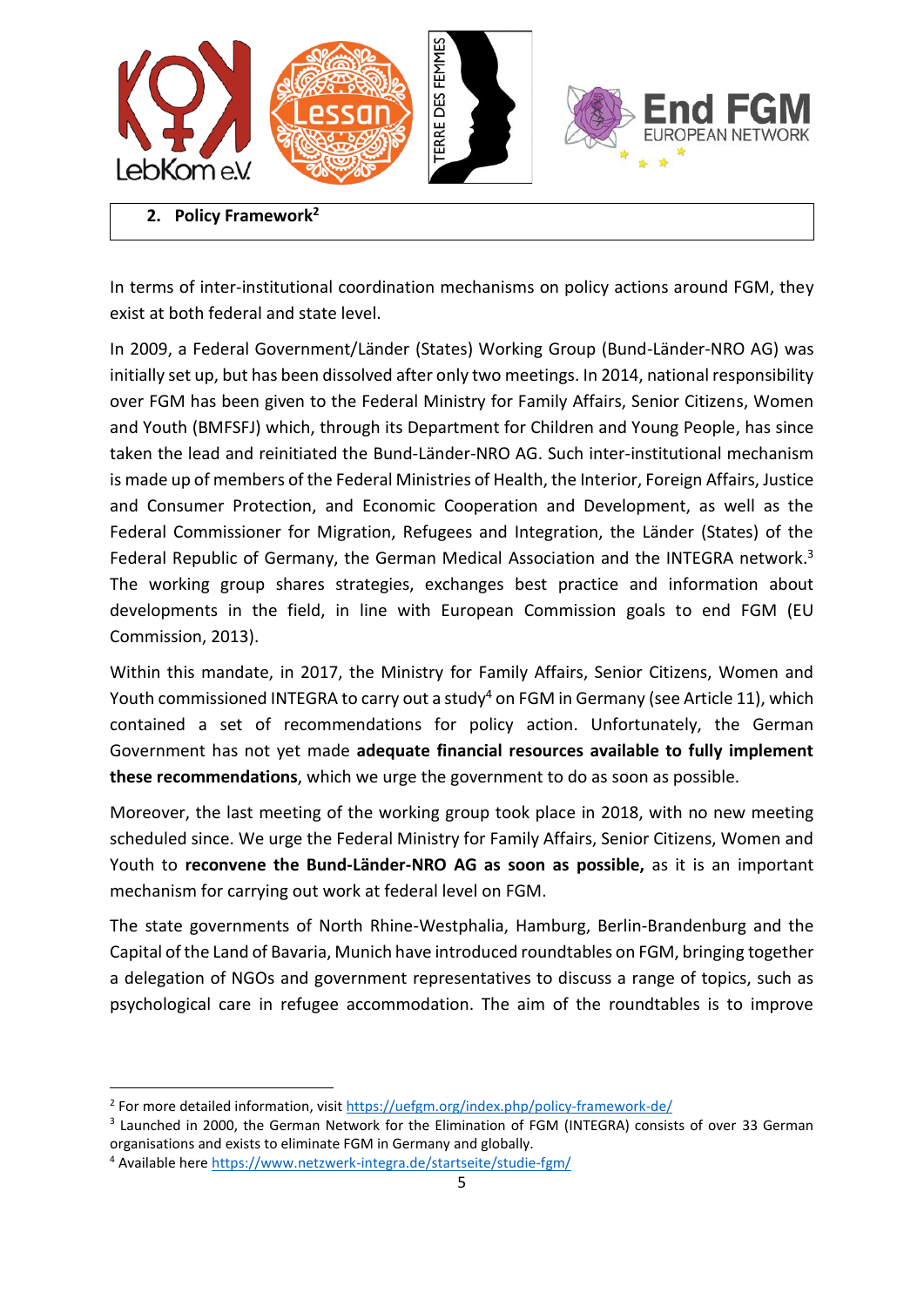

prevention and care through local 'intervention chains', as well as for networking and the exchange of information.

Germany has no legally binding regulations on approaches to FGM, relying instead on the several recommendations, guidelines and manuals developed by individual organisations.<sup>5</sup>

On the basis of an interpellation in the Bundestag, the nation-wide INTEGRA network against FGM drew up a request for a National Action Plan (NAP) on FGM, including preventive measures for the comprehensive protection of at-risk and affected girls and women in Germany and countries of origin, scientific research, greater inclusion of women and men from migrant communities, and further training of professional staff. However, the National Action Plan has not yet been adopted.

In 2007, Germany adopted a National Action Plan to combat gender-based violence. However, **there is an urgent need for a new National Action Plan at the federal level** which takes into account the current situation and contains corresponding updated measures. Particularly with regard to female genital mutilation, the situation in Germany has changed significantly over the last ten years. An enormous increase in the number of affected women and girls and those at risk poses completely new challenges for Germany.

# <span id="page-5-0"></span>**MAIN ISSUES AND RECOMMENDATIONS**

<span id="page-5-1"></span>**1. Prevention**

#### Article 12

To date, although FGM and gender-based violence are on the political agenda, clear political will and concrete actions to address them, including through the involvement of communities,

<sup>5</sup> "**Intervention und Unterstützung bei Weiblicher Genitalverstümmelung – Möglichkeiten interdisziplinärer Fallzuammenarbeit**" (Intervention and Support in the Case of Female Genital Mutilation), published in 2015 by the Hamburg Roundtable. The guidebook is aimed at professional personnel such as teachers, police officers and staff from the youth-welfare, victim protection and health services (Hamburger Runder Tisch, 2015); "**Weiblicher Genitalverstümmelung begegnen: Ein Leitfaden für Fachkräfte in sozialen, pädagogischen und medizinischen Berufen**" (Responding to Female Genital Mutilation: A Guide for Key Professionals in Social, Pedagogical and Medical Professions), (TERRE DES FEMMES, 2014); "**Empfehlungen zum Umgang mit Patientinnen nach weiblicher Genitalverstümmelung**" (Recommendations for dealing with FGM affected girls and women by the German Federal Doctors' Chamber) (Bundesärztekammer, 2016); "**Leitfaden für pädagogische Fachkräfte**" (Guide for educational personnel), (Stop mutilation, 2012).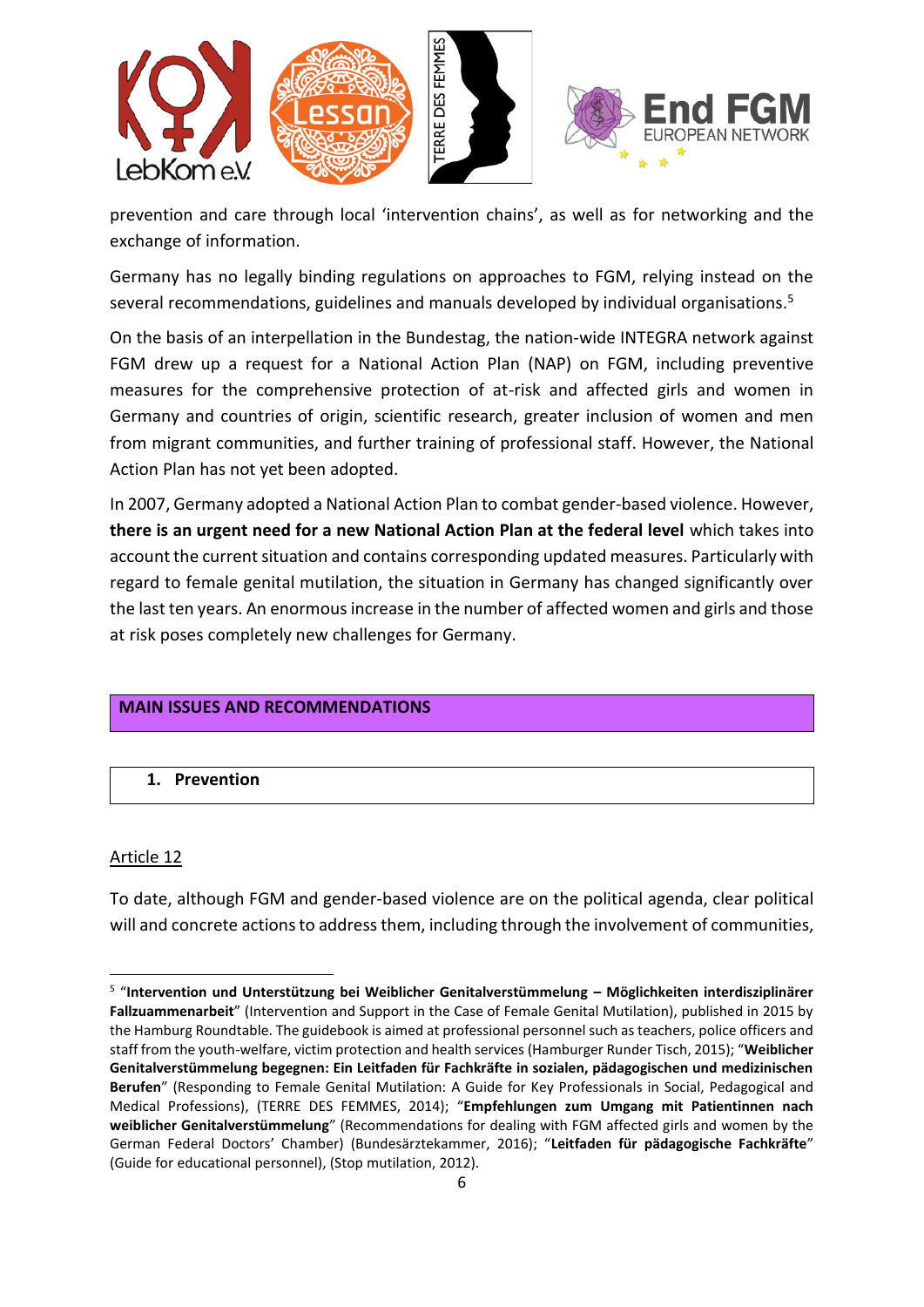

are still lacking. Particularly in the area of prevention, it is urgently necessary to create new structures to achieve a sustainable end to FGM and any other form of gender-based violence. This can only be achieved through challenging existing gender structures that are also yet to be found in German society.

A sustainable change is only possible if it comes from within. Therefore, all approaches tackling FGM must always involve the communities themselves. A best practice is the CHANGE approach, which includes the intense training of members from affected communities as multipliers and involves the entire community. The CHANGE approach has been recognised by the EU as an example of best practice.<sup>6</sup>

A basic condition that must be met to ensure all forms of gender-based violence, including FGM, become a thing of the past is to hold men accountable**.** Working with men, and in terms of FGM working with men of affected communities, to create behavioural change towards women and girls, is a precondition for implementing gender equality and for sustainable abandonment of FGM. In this regard, the Fulda-Mosocho-Project<sup>7</sup> conducted pioneering work over the past 20 years in this field. It has generated large scale changes concerning violence against women and has also led to collective abandonment of FGM in the area of cooperation with high-prevalence affected communities, by training men as main target group through the Value-Centered Approach.<sup>8</sup> Now other projects are also being implemented in Germany around targeting men in the abandonment of FGM.<sup>9</sup>

While these are important civil society achievements, more political will and corresponding action is needed. Therefore, we urge the German Government to **spread successful education/training programmes based on existing scientific insights/strategies, which have proven to lead in practice to men´s behavioural change**. Necessary resources have to be made available for public benefit. Furthermore, we recommend to **ensure the involvement** 

<sup>6</sup> For more information, please see: [https://www.frauenrechte.de/unsere-arbeit/themen/weibliche](https://www.frauenrechte.de/unsere-arbeit/themen/weibliche-genitalverstuemmelung/let-s-change)[genitalverstuemmelung/let-s-change](https://www.frauenrechte.de/unsere-arbeit/themen/weibliche-genitalverstuemmelung/let-s-change)

 $<sup>7</sup>$ The Fulda-Mosocho-Project, scientifically guided by CENTER for PROFS, Germany, was the first intercontinental</sup> pilot project in the field of overcoming FGM and with focus on men`s behavioural change co-financed from 2002- 2005 by the EU, implemented by LebKom e.V., Germany and Enka Enyia, Kenya.

 $^8$  "The Dynamics of Social Change towards the abandonment of Female Genital Mutilation/Cutting in five African countries", Unicef Innocenti Research Centre, 2010, Chapter Kenya, pg. 37 [https://www.fulda-mosocho](https://www.fulda-mosocho-project.com/center-for-profs-english/)[project.com/center-for-profs-english/](https://www.fulda-mosocho-project.com/center-for-profs-english/)

<sup>&</sup>lt;sup>9</sup> Since 2019 Lessan e.V. in Hamburg, TERRE DES FEMMES e.V. in Berlin and Femmes Entraide et Autonomie in Paris are implementing "Men Standing Up for Gender Equality", a project co-funded by the EU. . For more information see: [https://www.frauenrechte.de/unsere-arbeit/themen/weibliche-genitalverstuemmelung/men](https://www.frauenrechte.de/unsere-arbeit/themen/weibliche-genitalverstuemmelung/men-standing-up-for-gender-equality/aktuelles-men-standing-up/4022-projektauftakt-men-standing-up-for-gender-equality)[standing-up-for-gender-equality/aktuelles-men-standing-up/4022-projektauftakt-men-standing-up-for-gender](https://www.frauenrechte.de/unsere-arbeit/themen/weibliche-genitalverstuemmelung/men-standing-up-for-gender-equality/aktuelles-men-standing-up/4022-projektauftakt-men-standing-up-for-gender-equality)[equality](https://www.frauenrechte.de/unsere-arbeit/themen/weibliche-genitalverstuemmelung/men-standing-up-for-gender-equality/aktuelles-men-standing-up/4022-projektauftakt-men-standing-up-for-gender-equality)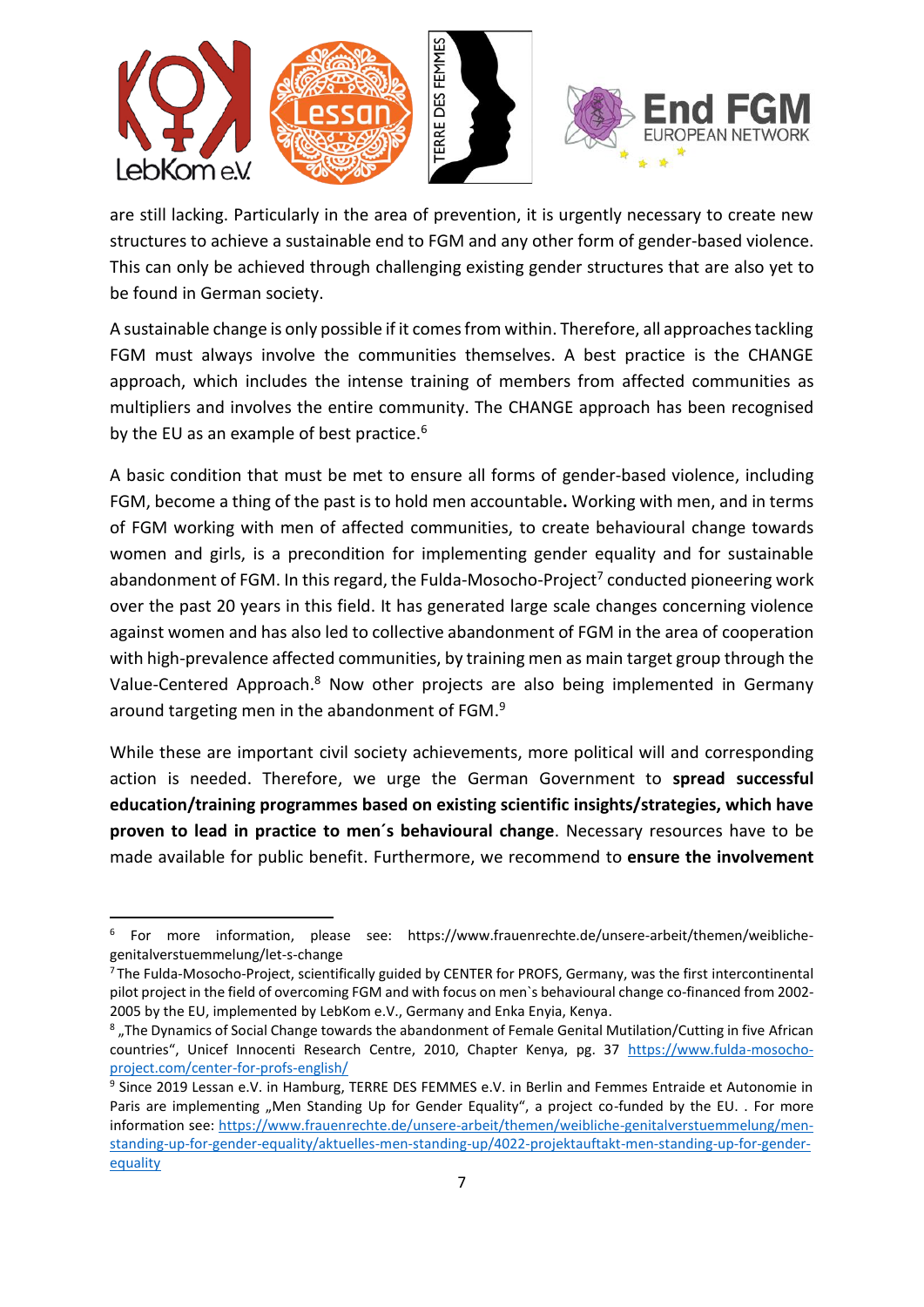

**of affected communities, and within them specifically men**, to produce sustainable behavioural change and the long-term abandonment of FGM.

In regard to addressing the specific needs of women and girls in positions of vulnerability, the vulnerabilities of migrant women and girls are often not addressed. As such, the government must go to greater lengths in order to **adequately consult with migrant women and girls to identify and remove problems that they are particularly more vulnerable to**.

#### Article 13

In Germany, a government-led national campaign to shine light on the issue of FGM has not taken place yet. We recommend the German government to **invest and carry out national campaigns to raise awareness on FGM amongst multiple audiences**. They should contain information on women and girls' rights, available support services, legislation and policy surrounding the issue. Separate campaigns should also be launched targeting FGM-affected communities, however, such campaigns must avoid stigmatisation and be tailored towards their specific needs. Campaign materials should be accessible, simple and easy to understand for all literacy levels. Furthermore, campaigns should also be initiated which specifically target frontline professionals, containing safeguarding duties and procedures. Throughout this, expert organisations should be consulted at all stages of creation, implementation and evaluation as well as to coordinate the systematic dissemination of information to reach target audiences.

#### Article 14

In Germany, the development and provision of curricula for schools is the responsibility of the Länder or states. We recommend, if possible, **developing at the federal level curricula and learning materials on gender and gender-based violence** (from a gender-, child- and culturally sensitive perspective which, in a practice-oriented way, enables people to practise equality and non-violent coexistence). The Federal Ministry for Family Affairs, Senior Citizens, Women and Youth (BMFSFJ) should ensure, in cooperation with the Ministry of Education and Research, that curricula and programmes in the academic education system are implemented. These curricula and materials should be made available to the Länder and be taught as crosscutting issues in the various school subjects. School textbooks should be reviewed and checked for existing discriminatory stereotypes and revised, with the involvement of pertinent research institutes, in a non-discriminatory and non-stereotypical way that does not stigmatise the role of women and girls in society. Funds must be made available for this purpose.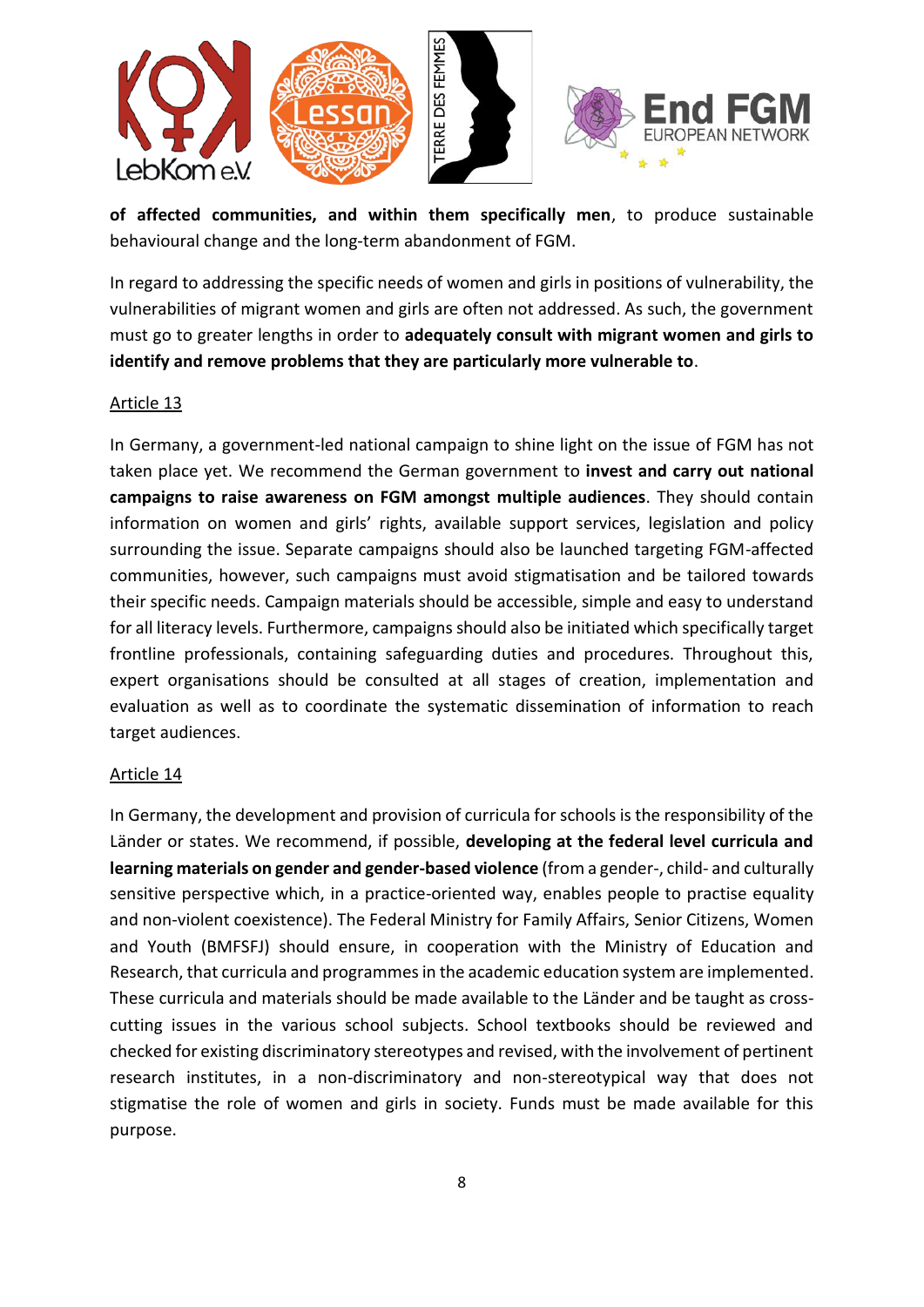

**FGM should also be systematically integrated in school curricula modules on gender equality**  and sexuality, throughout the school cycle (primary, secondary and further education). Educating all children is essential for teaching them their rights to bodily integrity and empowering the next generation to take action. Though there are a few NGO-run projects including FGM education in schools in Germany,<sup>1011</sup> filling such governmental educational gaps should not be a burden placed on civil society and institutions should address such issue in a more integrated and systematic way.

#### Article 15

Professionals are too often not aware nor trained on FGM and its consequences, which poses a real problem for the adequate prevention and protection of women and girls affected, and in some cases can result in their re-traumatisation. In particular, FGM is not an obligatory part of the curriculum for students of the medical professions. As a result, affected women do not receive adequate treatment nor sensitive care, which emerged from an empirical study conducted by INTEGRA in 2017. 12

A transformation in the courses of study, education and further training is important to enable important changes to be made in relevant societal areas, towards the aim of ending genderbased violence and promoting the welfare of women and girls. To this end, we urge the Federal Ministry for Family Affairs, Senior Citizens, Women and Youth (BMFSFJ), in cooperation with the Ministry of Education and Research, to make recommendations for the academic education system and further training, incorporating basic research findings on gender issues that have already proven their worth in practice. What is needed is gender sensitisation, scientifically-based knowledge in gender structures – like the Value-Centered Approach<sup>13</sup> – and a transformation of education for all relevant professional groups. The necessary financial resources must be made available for this purpose.

We therefore call upon the Federal Government to **ensure that gender-based violence, including FGM, is included in a systematic way in compulsory initial and continuous studies** 

<sup>&</sup>lt;sup>10</sup> Since 2018, End FGM EU has been coordinating the implementation of the Gender ABC Project in four European countries, including Germany, where, together with TERRE DES FEMMES, we are ensuring FGM and gender-based violence are addressed in several German schools.

 $11$  Since 2006 LebKom e.V. is working with schools in Germany. With the question "What does FGM have to do with me personally?" LebKom e.V. enables in a practice oriented and sensitive way, by consideration of the existing gender structures, to gain new insights and perspectives to end FGM and GBV.

<sup>12</sup> "Eine empirische Studie zu weiblicher Genitalverstümmelung in Deutschland: Daten – Zusammenhänge – Perspektiven" by INTEGRA/Ramboll 2017 [https://www.netzwerk-integra.de/startseite/studie-fgm/,](https://www.netzwerk-integra.de/startseite/studie-fgm/) pg 43

<sup>&</sup>lt;sup>13</sup> The Value-Centered Approach, developed by Prof. Dr. Muthgard Hinkelmann-Toewe, University of Applied Science, Germany Fulda and applied in the Fulda-Mosocho-Project, was nominated for the EU-Sakharov Prize because of its excellent results:<https://www.fulda-mosocho-project.com/center-for-profs-english/>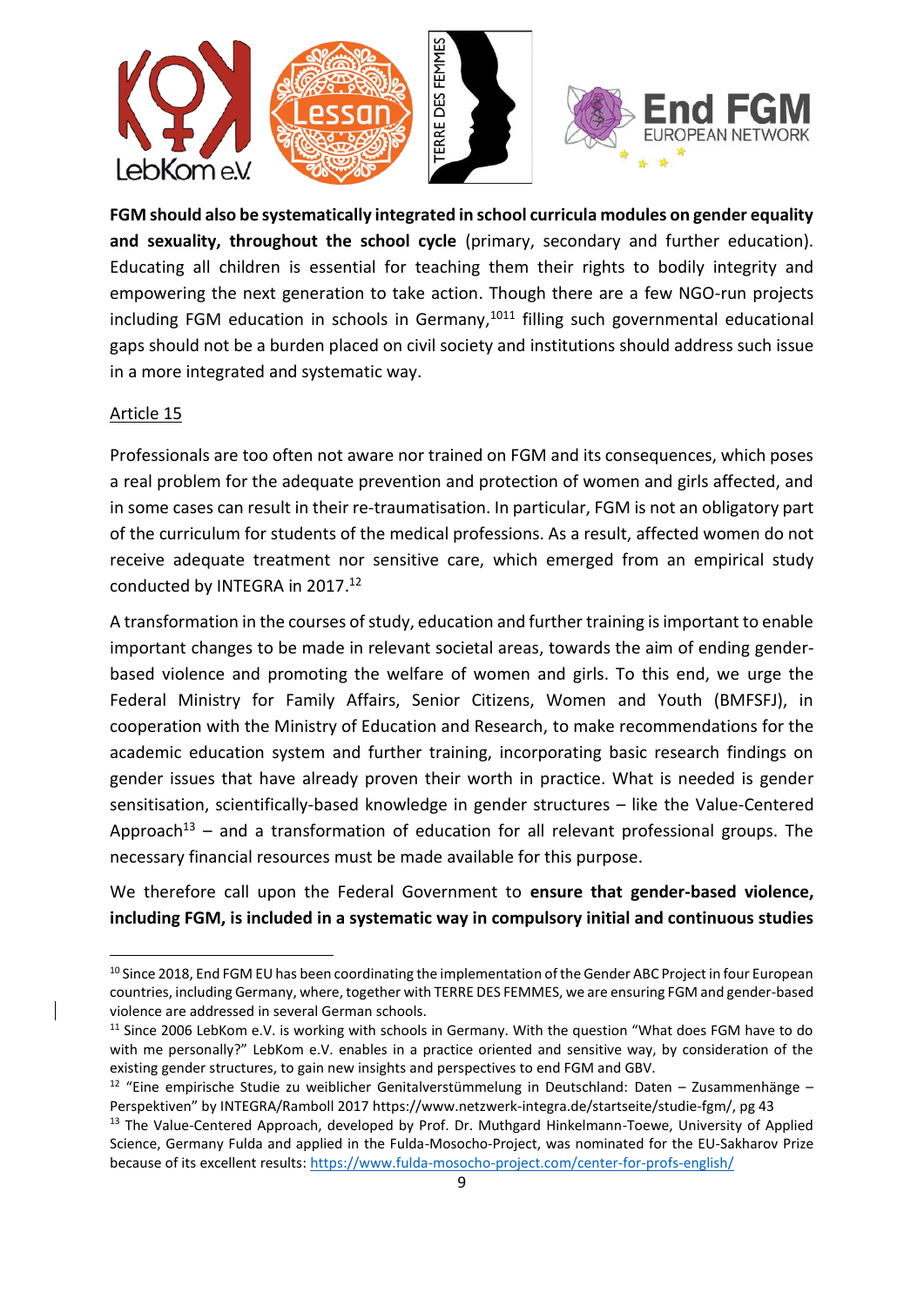

**and training for relevant professional groups**, such as social workers, teachers, educators, youth-welfare officers, asylum officers, gynaecologists, general practitioners, paediatricians, midwives, etc. Curricula should be (further) developed that deal in a practice-oriented way with these topics from a gender-, child- and culturally sensitive perspective and funding should be made available for this purpose.

#### <span id="page-9-0"></span>**2. Protection**

#### Article 18

In 2017, the German Passport Act (section 7(1) no. 11 PassG) was amended so that passports can be withdrawn if there is a suspected violation of section 226a of the German Penal Code (StGB): "The passport shall be refused if certain facts give reason to believe that the passport applicant will perform an act described in section 226a of the German Penal Code or cause a third party to perform such an act". However, the implementation of this new law is deficient, as the criteria for the withdrawal of passports have not been further defined. As a result, the law has hardly been applied so far. At the same time, this can lead to the stigmatisation of people from affected communities by placing them under a general suspicion, resulting in discrimination and racism. We strongly recommend the German government to **better define the criteria for applying this provision in a proportionate, sensitive and adequate way.**

# Article 20 & 22

As one of the few European countries offering reconstructive surgery that is also covered by insurance, <sup>14</sup> Germany has been recognised for its progressive treatment for women affected by FGM. The recommended method of reconstructive surgeries in Germany is performed by Dr. med. Dan mon O'Dey at [Luisenhospital Aachen,](https://www.luisenhospital.de/luisenhospital-aachen/kliniken/plastische-rekonstruktive-u-aesthetische-chirurgie/unsere-leistungen/weibliche-geschlechtsmerkmale) who developed a method that reconstructs both the form and function of the female genitalia. Reconstructive surgery is officially recommended as treatment for FGM survivors by the German Medical Association (GMA),<sup>15</sup> an association of doctors<sup>16</sup> and the Ministry of Health.<sup>17</sup> Nonetheless, only a select

<sup>&</sup>lt;sup>14</sup> Reconstructive surgery is covered by insurance due to FGM being an official diagnosis in the ICD-10-GM (The International Statistical Classification Of Diseases And Related Health Problems, , 10th revision, German Modification) since 2015

<sup>15</sup> [Empfehlungen der Bundesärztekammer zum Umgang mit Patientinnen nach weiblicher Genitalverstümmelung](https://www.bundesaerztekammer.de/fileadmin/user_upload/downloads/pdf-Ordner/Empfehlungen/2016-04_Empfehlungen-zum-Umgang-mit-Patientinnen-nach-weiblicher-Genitalverstuemmelung.pdf) (BAEK 2016)

<sup>16</sup> Weibliche genitale Beschneidung – [Umgang mit Betroffenen und Prävention](https://ag-fide.org/ag-fide-e-v/wer-wir-sind/) (AG FIDE e.V. 2007)

<sup>17</sup> [Leitfaden für medizinische Fachkräfte](http://www.stop-mutilation.org/library/pdf/leitfaden_medizinische_fachkraefte.pdf) (stop mutilation e.V. 2013)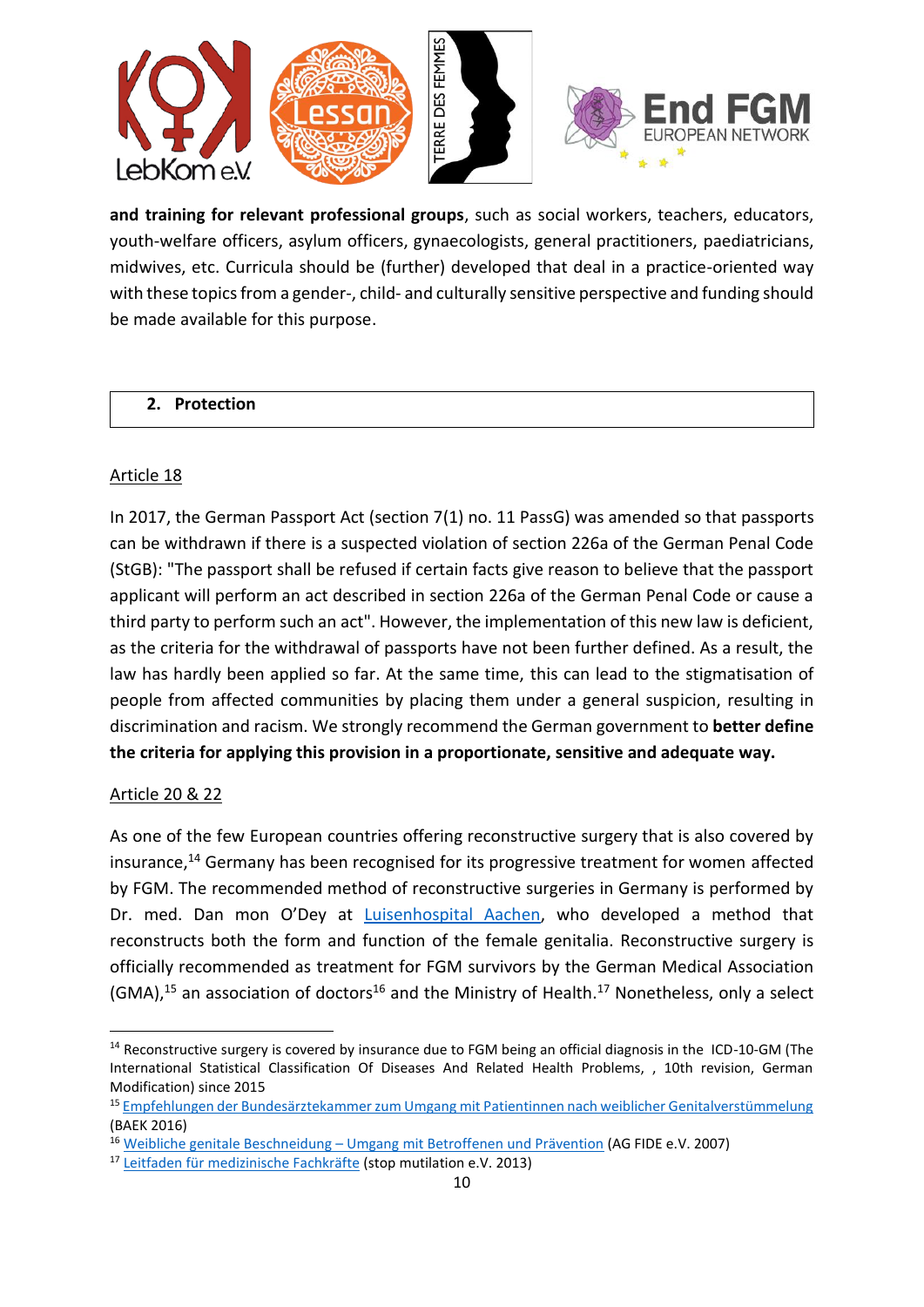

few clinics offer appropriate reconstructive surgery, which means that it is not accessible to all survivors. For many women, making such a journey is a major obstacle – both psychologically and financially. This may be linked to the lack of physicians trained in dealing with patients who have undergone FGM. We therefore call on the German government to **enhance the accessibility of such treatment throughout the national territory**.

However, while reconstructive surgery in Germany is both available, medically recommended and politically supported, we regret to see that it is not included in a more holistic approach to care for FGM survivors, which goes beyond the mere reconstruction of genitalia, to also address psychosocial and sexological support. Studies and practices in other countries show that, after being supported by a multidisciplinary team of health care professionals, only a minority of FGM survivors decide to undergo reconstructive surgery, while the majority feel satisfied with psychosocial and sexological care. <sup>18</sup> We urge the German government to **put in place and fund a comprehensive and holistic approach to care for FGM survivors**.

#### Article 19 & 21

According to the Istanbul Convention, FGM survivors must receive adequate and timely information for support services and legal remedies, however this is often not put into practise in Germany. We recommend that holistic systems are incorporated to guarantee FGM survivors receive **accessible information** regarding available services when seeking health, legal and emergency services. As previously referred to (Article 13), such resources for persons concerned must be simple and easy to understand for all literacy levels. **Holistic referral systems must be ingrained into all sectors** that may come in contact with FGM survivors or those at risk, for a multidisciplinary and efficient support system.

#### Article 24

In Germany several Helplines have been established, e.g. the nationwide Hotline Hilfetelefon Gewalt gegen Frauen or the BIG Hotline in Berlin. Those hotlines offer (almost) 24/7 advice and support for affected women and girls or third parties. However, staff are not trained on

<sup>&</sup>lt;sup>18</sup> On this regard, on 1st August 2020, the Berliner Koordinierungsstelle gegen FGM/C was launched, which aims to link different approaches, such as reconstructive surgery, psychosocial support and FGM prevention work in close cooperation with communities. Cooperation partners are FPZ Balance (coordinator), TERRE DES FEMMES e. V. and Desert Flower Center/ Krankenhaus Waldfriede. More information available at www.koordinierungsstelle-fgmc.de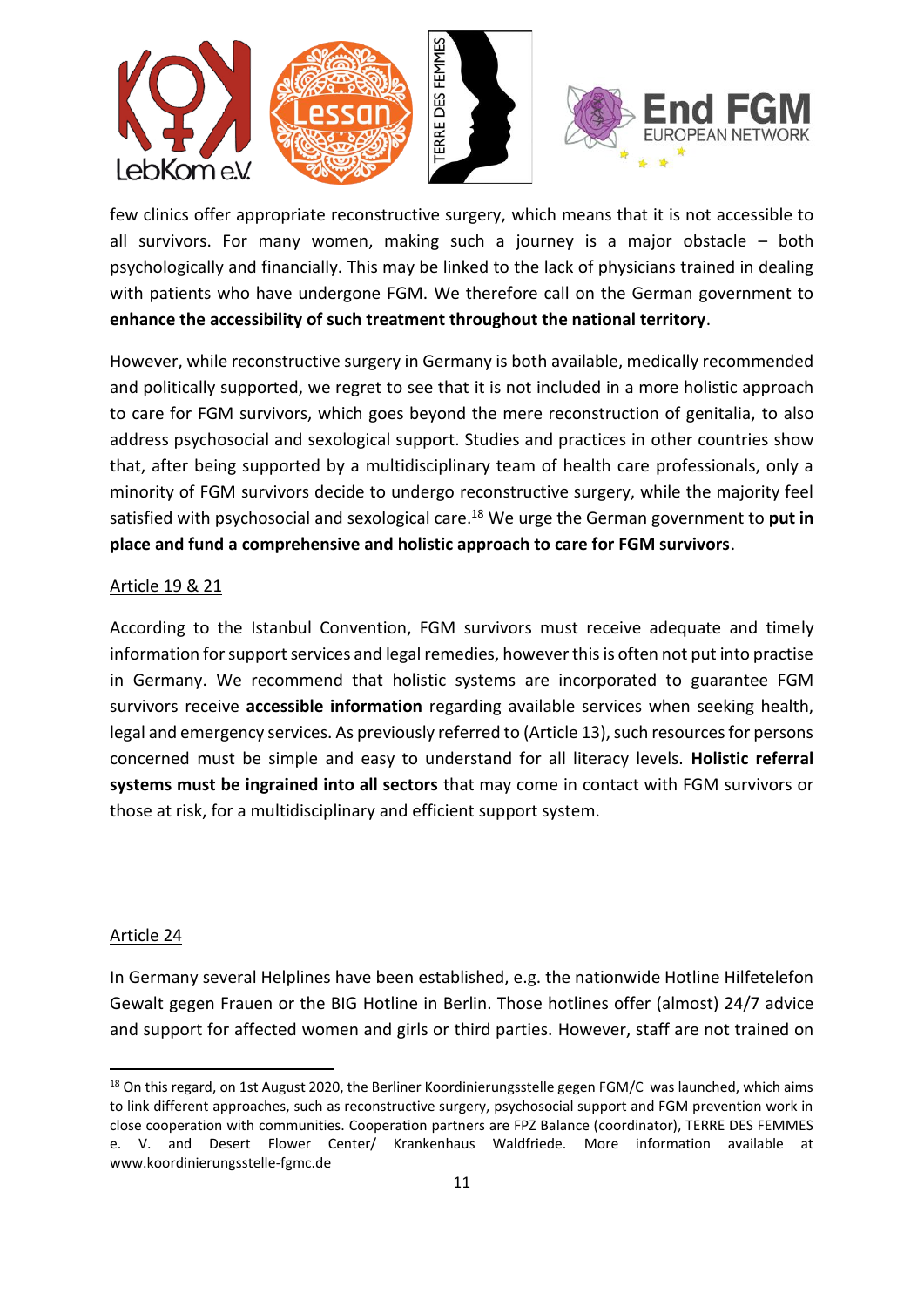

specific forms on gender-based violence, such as FGM. Therefore, we recommend the German government to **invest in trainings as well as research to explore the best, accessible and round-the-clock survivor-centred services**to implement nationwide, for affected women and girls.

# Articles 60 & 61<sup>19</sup>

Unlike other European countries, those who have already undergone FGM can be granted asylum in Germany, for the mere fact of having been subject to the harmful practice, which is a good practice. As of 2013, women who have undergone FGM are required to have a medical certificate that meets certain criteria, determining whether they are entitled to asylum. However, this medical examination is unfortunately not covered by health insurance. We urge the German government to **ensure examinations necessary during the asylum procedure are free of charge** for the applicants.

Concerning asylum assessment procedures, Germany's safe countries of origin list, does not take into consideration the need for gendered analysis, which could determine factors making a country unsafe for women and girls. From example, countries such as Ghana and Senegal which have a high prevalence of FGM are listed as safe countries. However if specific cases are analysed through a gendered lens, they may be determined unsafe for women and girls at risk of FGM or other forms of gender-based violence. In order for applicant needs to be adequately met, we therefore recommend that German asylum officers **undertake an individual gendered case-by-case analysis which goes beyond the safe countries of origin list**. For this to be done effectively, **staff involved in the asylum process must receive gender-, child- and cultural sensitive training**.

Another main concern, is that vulnerability identification procedures in Germany have generally been described as "a matter of luck and coincidence". <sup>20</sup> Although a 2016 amendment to the German Asylum Act introduced wording relevant to the identification of vulnerable asylum seekers, a number of challenges exist. Indeed, there is no systematic identification for special needs, and so responsibility to detect this tends to be dependent on authorities in charge. Although legislation allows federal states to transmit personal information about an applicant's vulnerabilities to the BAMF, this is not a requirement. The

<sup>&</sup>lt;sup>19</sup> For more information on the challenges for asylum seekers in Germany and the asylum procedure, please read the Plan International paper '[Female Genital Mutilation in the Refugee Context in Germany: Challenges and](https://www.endfgm.eu/resources/studies/female-genital-mutilation-in-the-refugee-context-in-germany/?page=&writer=&document=&topic=)  [Recommended Actions](https://www.endfgm.eu/resources/studies/female-genital-mutilation-in-the-refugee-context-in-germany/?page=&writer=&document=&topic=)' which was coordinated by Dr. Gwladys Awo, president of Lessan e.V.

<sup>&</sup>lt;sup>20</sup> N Hager and J Baron, 'Eine Frage von Glück und Zufall. Zu den Verfahrensgarantien für psychisch Kranke oder Traumatisierte im Asylverfahren' in Informationsverbund Asyl und Migration (ed), Beratung und Rechtsschutz im Asylverfahren: Beilage zum Asylmagazin 7-8/2017, July 2017, 17-26.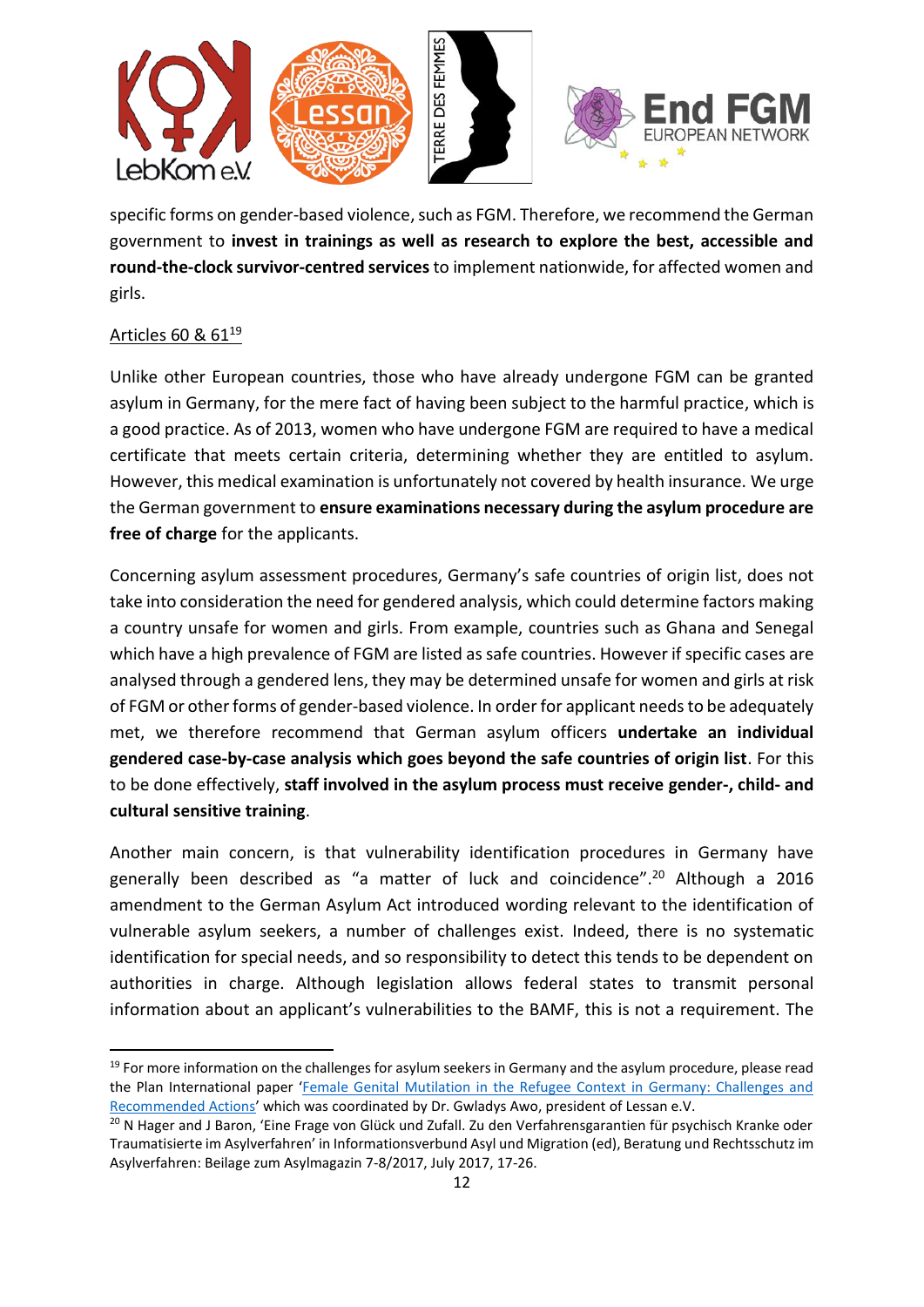

amendment also fails to properly transpose the recast Asylum Procedures Directive, as it only requires the BAMF to "duly carry out" the interview and not to provide "adequate support" to applicants in need of special procedural guarantees throughout the duration of the procedure. We urge the German government to **put in place and systematically carry out adequate vulnerability identification procedures**, to provide the best possible support for female applicants in need.

Feedback from asylum applicants have indicated challenges regarding interpretation processes during hearings, including repeated cases of abuse of power and intimidation by interpreters.<sup>21</sup> Such issues can have a monumental impact on the outcome of an asylum case, regarding useful information provided by applicants, etc. In order to address this issue, authorities must make certain that during asylum processes, **competent and accredited interpreters are available, of both sexes, at the applicants choosing**. Interpreters should be able to translate verbatim and interpret the girl/woman's dialect, and **undergo consistent training on gender-based violence, including FGM**. Extra care should be taken towards applicants who are FGM survivors. They must also be reassured that their disclosures will be treated in a non-judgmental and impartial manner. As mentioned previously (Article 14), FGM must be incorporated into training, for all relevant professionals, so they can adequately respond to any potential FGM cases.

The German Federal Office (BAMF) have specially trained decision-makers to deal with gender-based human rights violations, such as rape, other types of sexual abuse and threat of genital mutilation. This service also applies to victims of torture, trauma or victims of trafficking and unaccompanied minors. BAMF also have specially trained personnel for such cases.<sup>22</sup> However, often FGM-related cases are rejected on the basis of possible internal relocation and protection given by the parents, further highlighting that **training for case workers is needed on the cultural and contextual specificities of FGM as a form of genderbased persecution**.

Regarding reception conditions, there are variations in available accommodations and facilities for those seeking asylum. Generally, women and men are kept separate in common reception centers, and protected areas or specific services are exclusively provided for women and children. In some states, accommodations are specifically designed for particular vulnerable groups (e.g. women) and offer services such as trauma therapy, counselling and leisure activities for children. Nevertheless, as there is no uniform national standard for

23

<sup>&</sup>lt;sup>21</sup> '[Female Genital Mutilation in the Refugee Context in Germany: Challenges and Recommended Actions](https://www.endfgm.eu/resources/studies/female-genital-mutilation-in-the-refugee-context-in-germany/?page=&writer=&document=&topic=)', pg 22 <sup>22</sup> https://www.endfgm.eu/editor/files/2020/04/Female Genital Mutilation in the refugee context.pdf, pg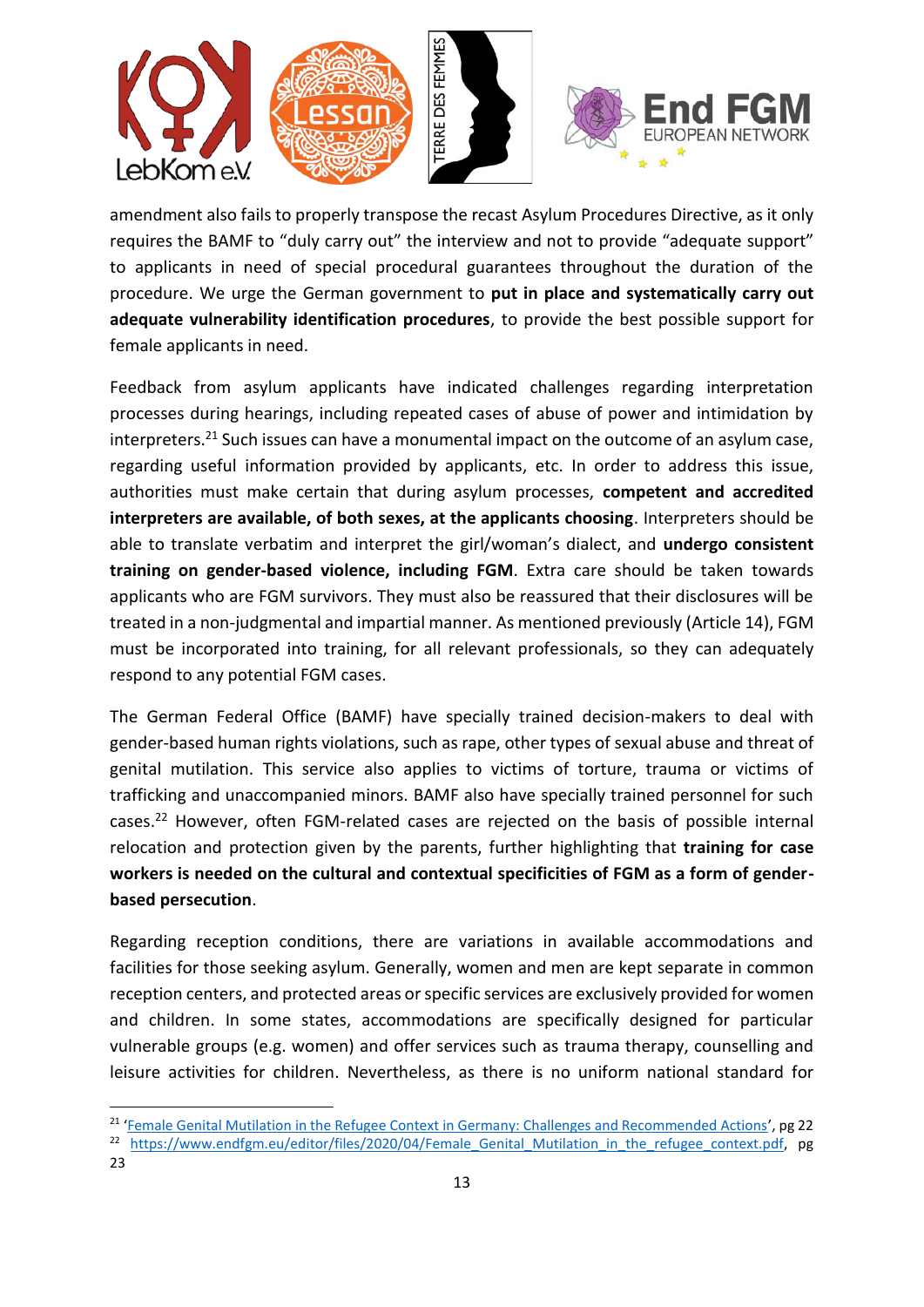

accommodations and facilities offered, standards greatly differ between federal states. We recommend the German government take further steps to close this gap and **ensure the asylum reception system offers the same high quality service and care throughout the country**.

In Germany, there are also guidelines on minimum standards for protection from violence in reception centres. However, they are not mandatory and only used as a baseline for the development and implementation of protection policies, which greatly depend on social workers in different centres. To address this issue, we urge for a **common mandatory procedure to be incorporated in all reception centres**, which guarantees that asylum-seeking women are informed about the criminalisation of FGM and gender-based violence as well as **policies and systems in place to prevent and respond to gender-based violence that might occur in reception centres**.

#### <span id="page-13-0"></span>**3. Prosecution**

#### Article 45

In Germany, there has never been an FGM conviction. The absence of FGM cases may be due to a plethora of reasons such as lack of awareness, notification and intervention by professionals and public authorities. Also, as FGM is a taboo practice and takes place in secret, it is difficult to gather evidence and find witnesses that are willing to report.

# <span id="page-13-1"></span>**4. Integrated Policies**

#### Article 8

There is a lack of sustainable, long-term resources for civil societies and communities in Germany. Women's rights organisations, organisations which are specialised in addressing and ending FGM and gender-based violence, as well as community-based organisations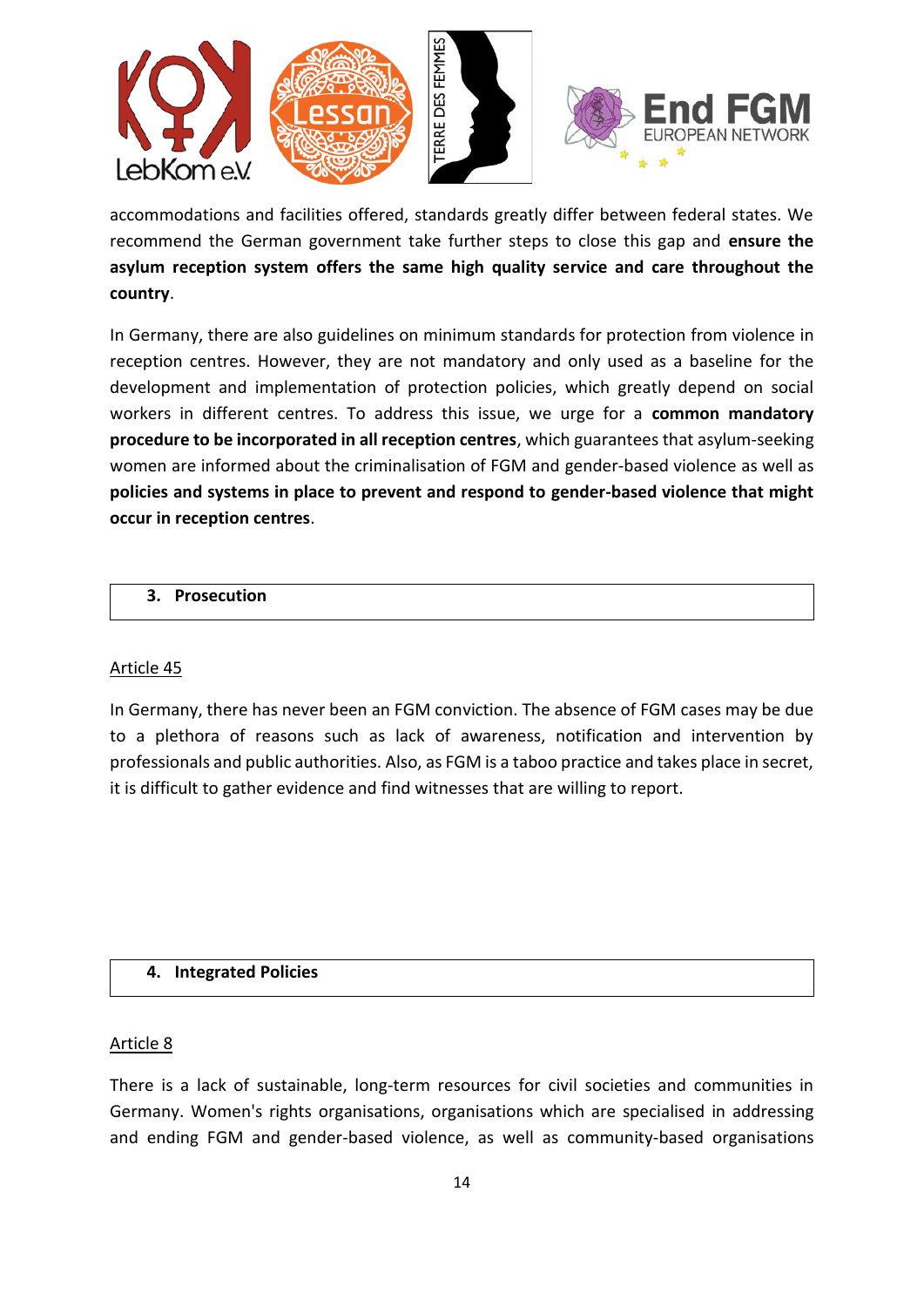

(CBOs) should be financially supported. At the same time, barriers to access funding should be removed, so that CBOs and smaller organisations have the same opportunities to receive financial support, as bigger ones. For this reason, we recommend the German government **provide increased financial support to organisations and grassroots organisations, dedicated to ending FGM**. Such support should be sustainable, long-term and flexible. The administrative operational realities of community-based organisations who may not have the capacity or expertise to submit complex funding calls, must also be taken into consideration.

#### Article 11

In 2017, the government commissioned INTEGRA to lead on a national study about the prevalence of FGM.<sup>23</sup> The main aim of the study was to acquire insight from FGM-affected communities in Germany; such as whether FGM was still practised, what people need to abandon the practice, existing challenges and whether they received adequate support etc. Therefore, qualitative interviews were conducted in different communities in five German cities. Despite this research being conducted, gaps have been highlighted, such as Hamburg not being included in the data collected. There is a need to **establish a robust data collection system concerning FGM cases and more generally, qualitative data on FGM-affected communities living in Germany**.

Moreover, as most countries, Germany also does not have a data collection system in place to record asylum cases requested and grounds for cases to be recognised or denied. It is paramount to **start collecting data on asylum requests and granted international protection cases on the grounds of FGM**.

Furthermore we urge the German government to **increase resources for research in the field of all forms of gender-based violence, including FGM,** in order to study its root causes and effects, incidences and conviction rates, as well as the efficacy of measures taken to implement the Istanbul Convention. For a successful outcome it will be of high relevance to work closely together with stakeholders who have experience in research findings on gender issues, which have already proven their worth in practice.<sup>24</sup>

<sup>&</sup>lt;sup>23</sup> See footnote 4.

<sup>&</sup>lt;sup>24</sup>Science and practice project "Women in Kenya", University of Applied Sciences Fulda, Prof. Dr. Muthgard Hinkelmann-Toewe, Ulrike Maschke and LebKom e.V. 'Eine Welt für alle Frauen - Frauen gestalten Entwicklungsarbeit -Innovative Ansätze zur Entwicklungspolitik', 1994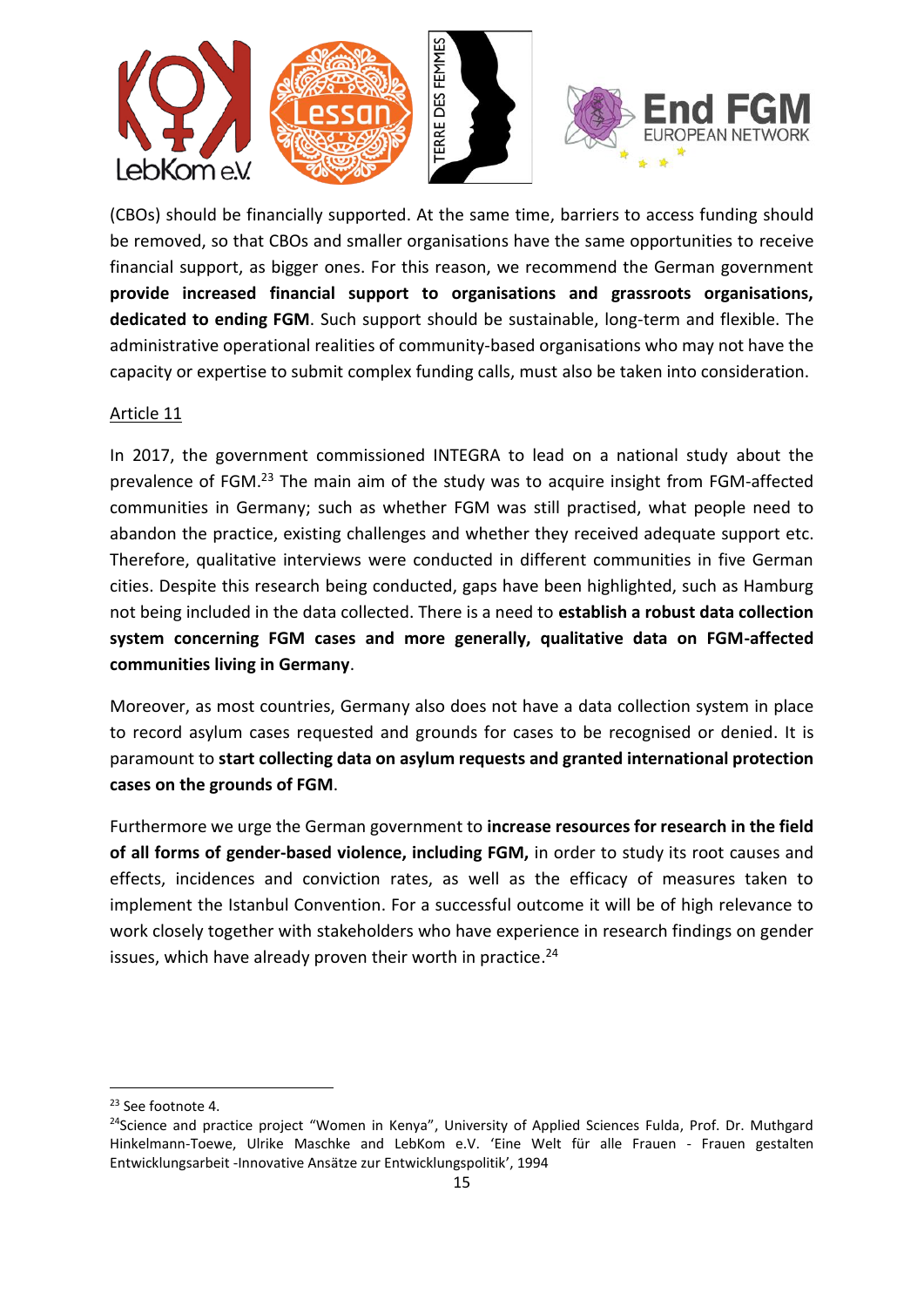

#### <span id="page-15-0"></span>**CONCLUSIONS**

In conclusion, LebKom e.V., Lessan, TERRE DES FEMMES and End FGM EU would like to call upon the German authorities to keep working towards putting an end to FGM, by taking the following measures:

- reconvene the Bund-Länder-NRO AG (Federal Government-States Working Group) as soon as possible;
- make adequate financial resources available to fully implement recommendations coming out of the INTEGRA study (2017);
- produce a new NAP on gender-based violence and on FGM at federal level;
- ensure the involvement of affected communities, and within them specifically men, to produce sustainable behavioural change and the long-term abandonment of FGM;
- spread successful education/training programmes based on existing scientific insights/strategies, which have proven to lead in practice to men´s behavioural change;
- adequately consult with migrant women and girls, to identify and remove problems that they are particularly more vulnerable to;
- invest and carry out national campaigns to raise awareness on FGM amongst multiple audiences, including general public, affected communities and professionals;
- develop at the federal level, curricula and learning materials on gender and genderbased violence and integrate systematically gender equality and FGM in school curricula modules throughout the school cycle (primary, secondary and further education); furthermore ensure their concrete implementation and adequate funding;
- ensure that gender-based violence, including FGM, is included in a systematic way in compulsory initial and continuous studies and training for relevant professional groups in a gender-, child- and culturally sensitive perspective and make funding available for this purpose and to further develop relevant curricula;
- better define the criteria for applying the German Passport Act (section 7(1) no. 11 PassG) in a proportionate, sensitive and adequate way;
- enhance the accessibility of reconstructive surgery throughout the national territory;
- put in place and fund a comprehensive and holistic approach to care for FGM survivors;
- ingrain holistic referral systems into all sectors to ensure appropriate information is given to all survivors regarding available support services;
- invest in trainings as well as research to explore the best, accessible and round-theclock survivor-centred services;
- ensure examinations necessary during the asylum procedure are free of charge;